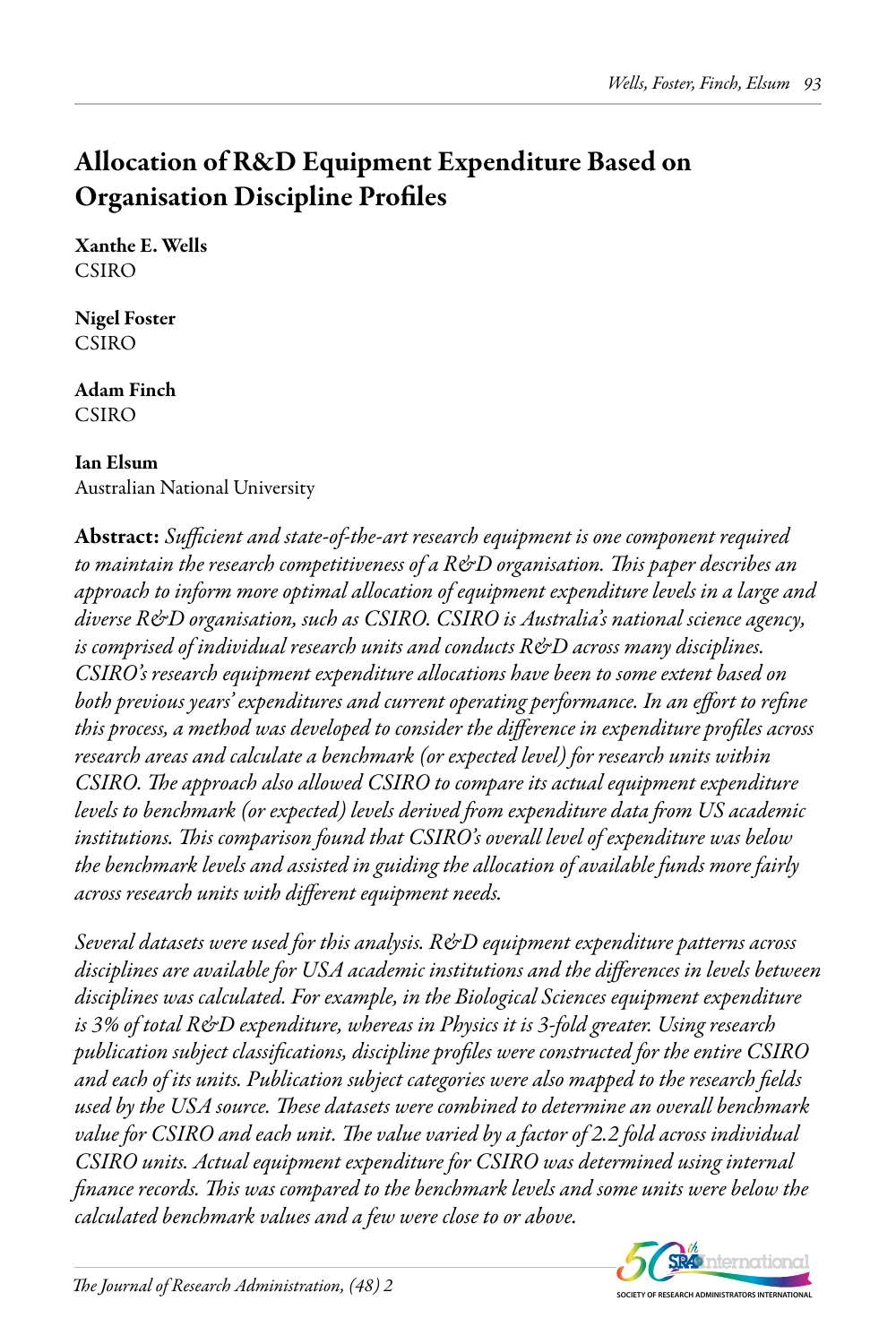*The results of this study were considered by CSIRO managers when deciding equipment expenditure allocations and the implications of the findings for the organisation are discussed. Furthermore, it was found that there are very few studies on research equipment expenditure readily available and it is hoped that this study will encourage further discussion and research on this topic.*

Keywords: *Research and development expenditures, laboratory equipment, research equipment, benchmarking, organisation, management*

#### Problem Statement

Methods to ensure capital resources are optimally allocated are of interest to Research and Development (R&D) organisations. In large organisations that are scientifically diverse, resource allocation is further complicated because there are differences in capital resource requirements between science areas. Allocation approaches used by institutions are often limited because they are largely retrospective and are based on current operating performance and/or what was allocated in previous years. In addition they do not examine trends in expenditure levels across different disciplines.

Funding, buildings, researchers and support staff, equipment, consumables and operating items are examples of R&D inputs and these inputs are suitable for benchmarking against other organisations. Research equipment expenditures are studied in this paper as they are more suited to benchmarking than some other inputs because similar items are purchased by research organisations worldwide and the equipment market is international (Georghiou, Halfpenny, and Flanagan 2001). In addition, laboratory equipment expenditure levels across different research areas are available for academic institutions in the USA from the National Science Board (2012, 2014). Examination of these data sets shows that expenditure levels differ between disciplines. For example, in the Biological Sciences equipment expenditure is 3% of total R&D expenditure, whereas in Physics it is 3-fold higher. Georghiou *et al* (2001) also highlights that different science areas will have different levels of infrastructure, including equipment, and labour for optimal outputs.

Georghiou and Halfpenny (1996) noted that despite equipment being a critical component to research progress, there is little information available on how to fund and manage it. We have also noted that there is very little information available on this topic. This study describes an approach to allow more optimal allocation of research equipment and is useful to large diverse organisations because it considers the equipment needs across different disciplines. It is based on benchmarking our organisation, CSIRO, against US academic institutions and is the foundation of the allocation process described and discussed.

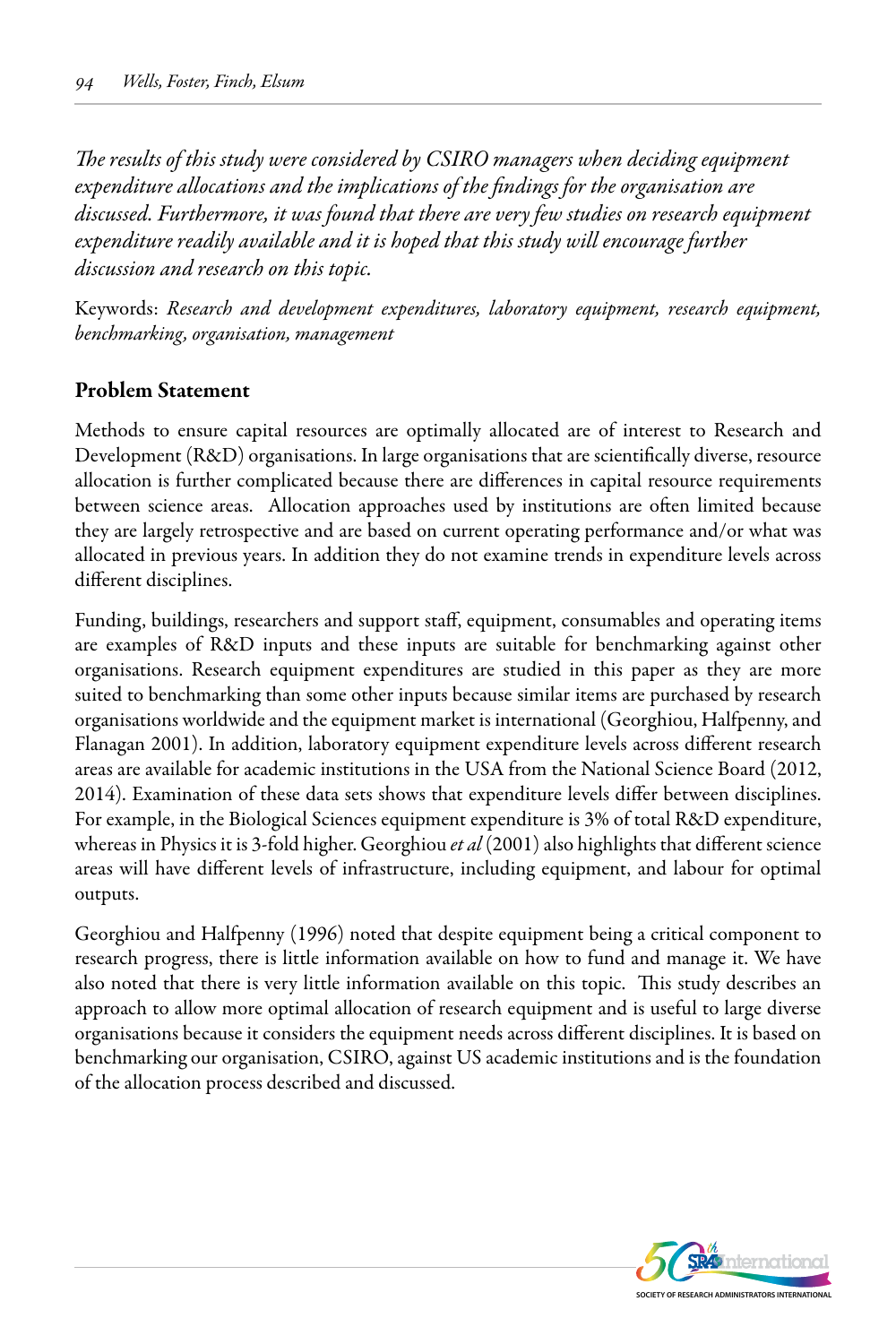## **Observations**

## *a) R&D Expenditure Levels*

R&D expenditure levels are considered to be indicative of innovative capacity because technological progress is dependent upon R&D effort. Expenditure levels are widely reported as a science and technology indicator and a common example is a country's gross domestic expenditures on R&D as a percentage of total gross domestic product. This is considered to be an indicator of a country's degree of R&D intensity and is often used as a summary statistic for international comparisons.

There are several types of input required for successful R&D outputs and outcomes and these include funding, buildings, researchers and support staff, equipment, consumables and operating items. The allocation of these resources at optimal levels, particularly capital resources, is obviously crucial to R&D organisations. The allocation process should ideally consider the needs of different organisational units and consider future requirements which may not necessarily reflect those of the past. The extent of change within the different units may also be dissimilar. Resource allocations should ideally anticipate these changes to some degree or at the very least reflect them as they occur.

Resource allocation in large diversified companies and R&D organisations is often based on current operating performance and/or allocations in previous years (Bower, 1986; Scholefield, 1994). Allocating resources for research equipment using these approaches is not optimal. Ideally, resources would be allocated based on the potential for creating value in the future rather than past or current needs. This, however, can be difficult to assess and requires a good understanding of both the relative potential for value creation across all application areas and the organisation's competitive position in each area, as well as anticipating future changes in requirements.

The study outlined in this paper describes an alternative approach to research equipment expenditure allocations. It describes a method that is applicable to diverse R&D organisations that span many disciplines and application areas. Levels of equipment expenditure in other organisations are also examined as they provide a competitive benchmark for comparison. Whilst the method does not consider the future potential for creating value and anticipating future needs, it does take into account differences in the types and equipment requirements across an organisation.

## *b) R&D Equipment Expenditures across Disciplines*

The availability of current and sufficient equipment is a key component to a successful R&D organisation. Current and state-of-the-art equipment is necessary to maintain competitiveness and to attract high calibre researchers into the organisation. The relative importance of R&D equipment as an input is highlighted in the recommendations for external peer review of research organisations. The National Research Council (2012) recommends that equipment and facilities be considered as part of an assessment of ongoing research, together with evaluating the technical projects and the quality of research staff and management.

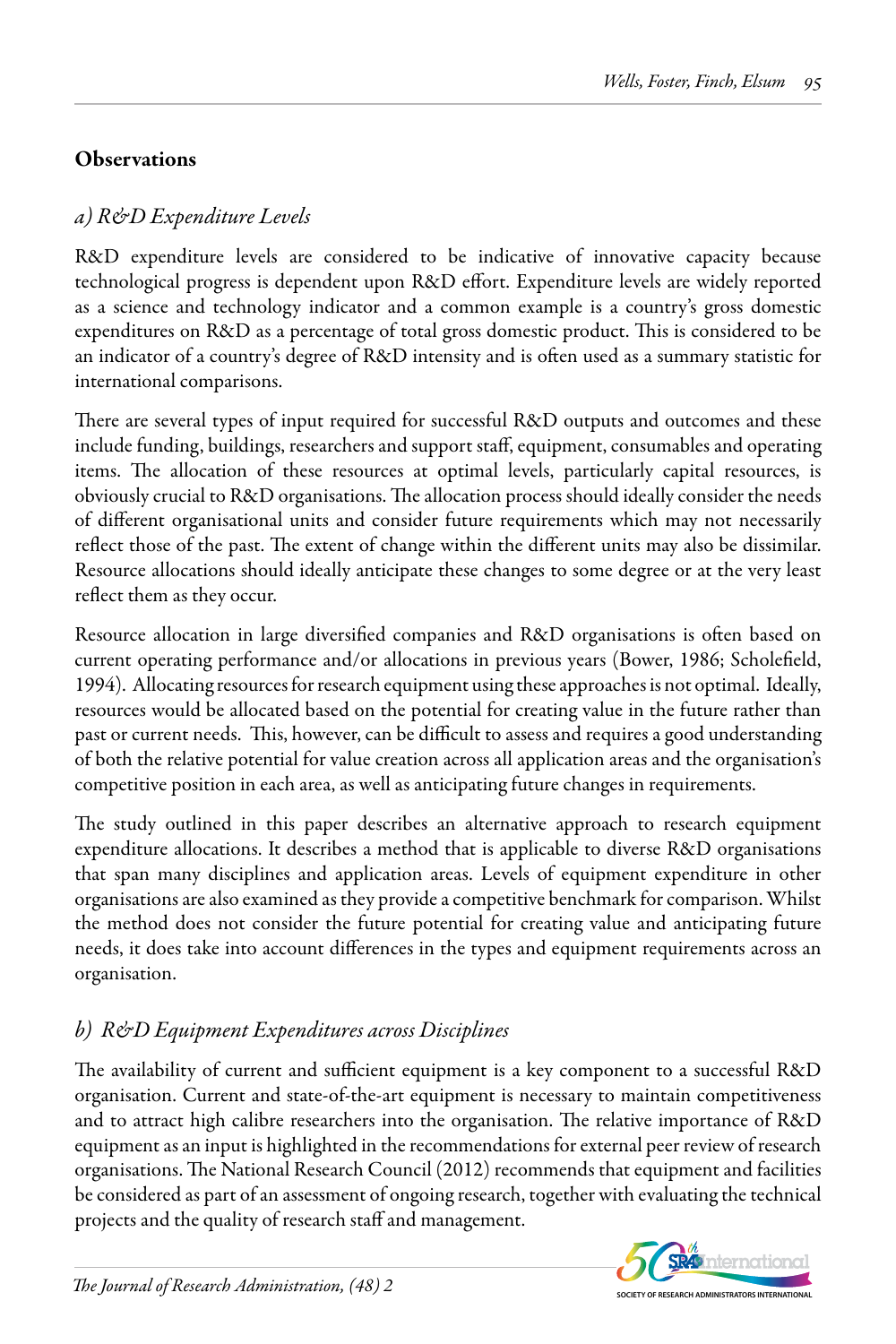Equipment is more suited to benchmarking than some other R&D inputs because similar items are purchased by research organisations worldwide and the equipment market is international (Georghiou, Halfpenny, and Flanagan 2001). Collins, Couper and Record (1990) examined research expenditure in UK institutions across three sectors – industry, research council institutes and higher education institutions. Four disciplines were studied – biochemistry/pharmacology, chemistry, electrical engineering and electronics, and plant sciences. Whilst R&D equipment was not specifically examined, expenditure per researcher on non-pay items, including equipment, was measured. Overheads were excluded from this category. In universities, expenditure on non-pay items was the same for the three science disciplines and 2.6-fold higher for electrical engineering and electronics. Industry non-pay item expenditure levels on biochemistry/pharmacology were 3.2 times greater than electrical engineering and electronics levels. This study highlighted that R&D expenditure on non-pay items, including equipment, is dependent on the field of research and the sector in which the research is being conducted. Other studies in the open literature on equipment management, including expenditures by research field, are scarce.

Comprehensive R&D equipment expenditure data by research field is readily available from the National Science Foundation (NSF), which conducts an annual survey of US academic institutions on R&D funding sources and expenditures. Aggregated results from this survey are summarised in the Science and Engineering Indicators (2012, 2014) and provides a high level analysis of equipment expenditure trends in the US. The data behind this analysis is publically available making it possible to analyse equipment expenditure as a proportion of total R&D expenditure by research field. This enables an organisation or country to apply its research profile according to research field and compare itself to expenditure levels in US academic institutions. This comparison was undertaken for our organisation, CSIRO, to provide a greater appreciation of its current equipment situation and needs.

### *c) CSIRO and its Research Equipment Funding Allocations*

CSIRO (Commonwealth Scientific and Industrial Research Organisation), is Australia's national science agency and is one of the world's largest and most diverse Research and Development (R&D) organisations. It employs approximately 5,300 people and has an annual budget of AUD1.2 billion. CSIRO conducts research in a wide range of disciplines within the following science and engineering areas – Energy; Environment; Manufacturing, Materials and Mining; Information Sciences; Food, Health and Life Sciences Industries. Its research results are used in a wide range of market sectors, including food and agribusiness, energy sector (solar, oil and gas), mining equipment technology and services, advanced manufacturing and medical devices, and materials. In 2012-13, CSIRO was broadly organised into 5 Groups and its constituent 12 Divisions are allocated to one of these.

CSIRO's annual capital budgeting process, which includes allocations for research equipment, is run centrally in two stages. Firstly a decision on the total amount for research equipment for the whole organisation is made; followed by decisions on the allocation for each Division. Decisionmaking is a collective process involving the heads of the 5 Groups and the corporate executive responsible for science strategy. The heads of the 5 Groups know their Divisions within their area

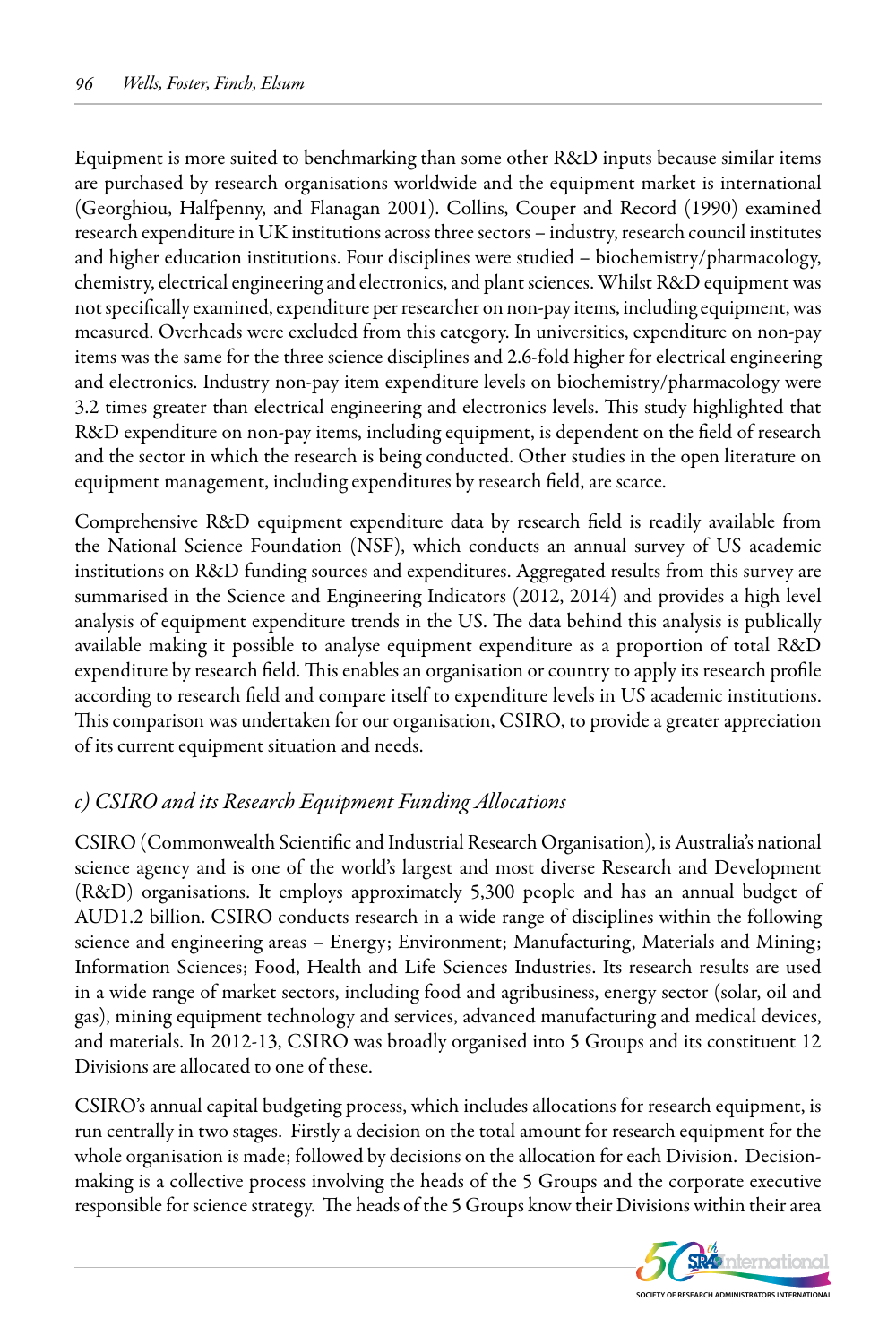of responsibility but they have much less knowledge of Divisions in other Groups.

This capital budgeting process shares a number of features with resource allocation in large diversified companies, with similar tendencies to allocate resources based on current operating performance and/or allocations in previous years (Bower, 1986; Scholefield, 1994). As discussed above, allocating resources for research equipment based on this approach is not optimum.

## Evaluation and Analysis of Concept

## *a) Calculation of R&D Equipment Expenditure Benchmark Values by Research Field*

Table 1 shows the research equipment expenditures by research fields in US academic institutions over a five-year time period. These results were calculated from the National Science Foundation (NSF) survey described in the previous section, which provides aggregated data for R&D equipment expenditure and total R&D expenditure by research field. This allows the calculation of the proportion of expenditure on R&D equipment by research field, as well as an overall dollar value. Fields in the Physical Sciences have the highest level of equipment expenditure and overall it is 3-fold higher than equipment expenditure in the Life Sciences. Equipment expenditure levels are lowest in the Social Sciences.

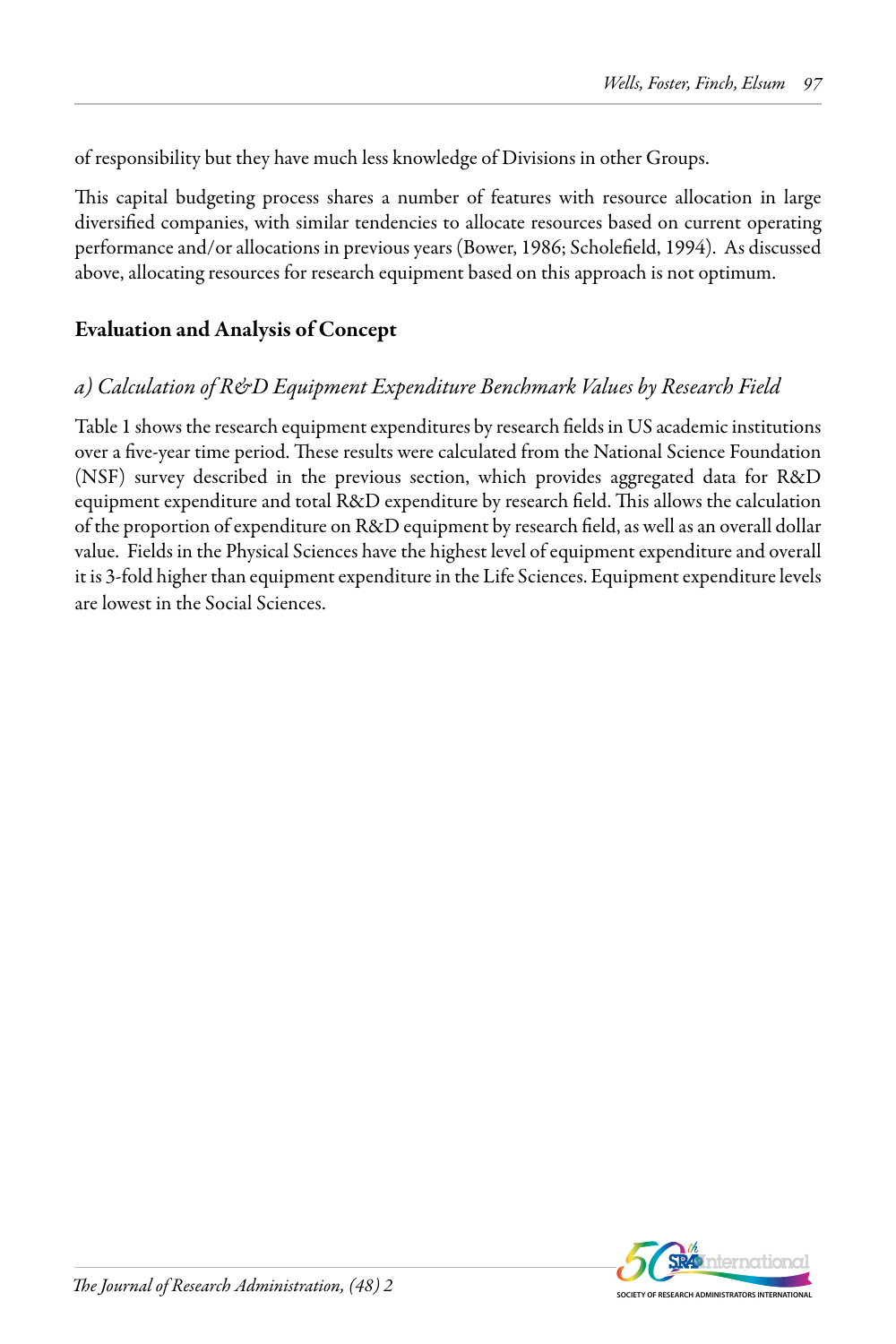*Table 1.* Average Expenditures of Funds for Research Equipment at US Academic Institutions as Percentage of Total Academic R&D Expenditure by Field 2005-2009..

|                              | <b>NSF Fields of Science And Engineering</b> | <b>US Academic Institutions Research Equipment</b><br>Expenditures as % of Total R&D Expenditure, 2005-09<br>(inclusive) |
|------------------------------|----------------------------------------------|--------------------------------------------------------------------------------------------------------------------------|
| <b>All Fields</b>            |                                              | 3.8                                                                                                                      |
| <b>Computer Science</b>      |                                              | 5.4                                                                                                                      |
| <b>Environmental Science</b> |                                              | 4.8                                                                                                                      |
|                              | Atmospheric                                  | 6.0                                                                                                                      |
|                              | Earth Sciences                               | 4.3                                                                                                                      |
|                              | Oceanography                                 | 5.6                                                                                                                      |
|                              | Environ. Science NEC                         | 2.7                                                                                                                      |
| <b>Life Sciences</b>         |                                              | 2.6                                                                                                                      |
|                              | <b>Agricultural Sciences</b>                 | 2.8                                                                                                                      |
|                              | <b>Biological Sciences</b>                   | 3.2                                                                                                                      |
|                              | Medical Sciences (Including Vet. Med.)       | 2.2                                                                                                                      |
|                              | Life Sciences NEC                            | 3.4                                                                                                                      |
| <b>Mathematical Sciences</b> |                                              | 1.6                                                                                                                      |
| <b>Physical Sciences</b>     |                                              | 8.2                                                                                                                      |
|                              | Astronomy                                    | 5.2                                                                                                                      |
|                              | Chemistry                                    | 8.1                                                                                                                      |
|                              | Physics                                      | 8.9                                                                                                                      |
|                              | Physical Sciences NEC                        | 9.1                                                                                                                      |
| Psychology                   |                                              | 1.9                                                                                                                      |
| <b>Social Sciences</b>       |                                              | 1.0                                                                                                                      |
|                              | Economics                                    | 0.4                                                                                                                      |
|                              | Political Science                            | 0.4                                                                                                                      |
|                              | Sociology                                    | 0.8                                                                                                                      |
|                              | Social Sciences NEC                          | 1.7                                                                                                                      |
| <b>Science NEC</b>           |                                              | 7.6                                                                                                                      |
| Engineering                  |                                              | 5.8                                                                                                                      |
|                              | Aeronautical/Astronomical                    | 5.1                                                                                                                      |
|                              | Bioengineering/Biomedical                    | 5.2                                                                                                                      |
|                              | Chemical                                     | 6.6                                                                                                                      |
|                              | Civil                                        | 3.4                                                                                                                      |
|                              | Electrical                                   | 5.5                                                                                                                      |
|                              | Mechanical                                   | 7.0                                                                                                                      |
|                              | Metallurgical/Materials                      | 8.3                                                                                                                      |
|                              | <b>Engineering NEC</b>                       | 5.8                                                                                                                      |

NEC = Not Elsewhere Classified

SOURCE: National Science Foundation, National Center for Science and Engineering Statistics, Survey of Research and Development Expenditur Universities and Colleges: FY 2009.

Appendix table 5-6. R&D expenditures at academic institutions, by S&E field: Selected years, 1975–2009

Appendix table 5-14 Current expenditures for research equipment at academic institutions, by S&E field: Selected years, 1985–2009

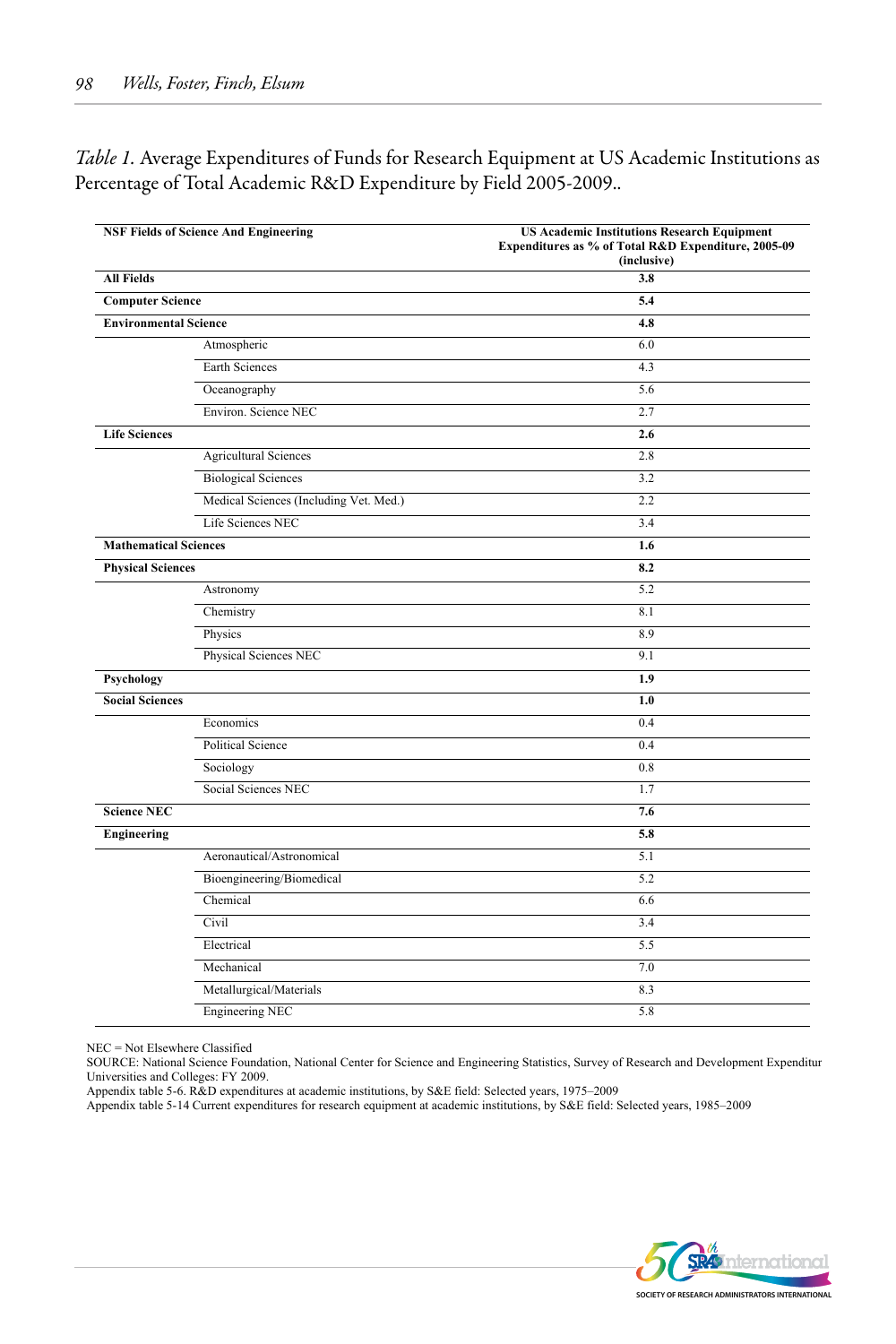The survey includes expenditure for indirect costs. The National Science Foundation describes research equipment as 'movable items necessary for the conduct of organised research projects'. It is also noted that 'generally, university equipment that cost less than \$5,000 would be classified under the cost category of 'supplies'. However, private communication with the National Science Foundation indicates that institutions set their own thresholds and this may be as low as \$1,000 in some institutions. The overall value of equipment purchased below these thresholds is not known and it is therefore not possible to account for such equipment in this analysis. The survey results do not include data on research facilities and cyberinfrastructure as this information is collected in a separate mechanism, the Survey of Science and Engineering Research Facilities. In this survey, facilities are assessed by using metrics on research space, repairs and renovation; and cyberinfrastructure is assessed by networking, high-performance computing and data storage indicators.

## *b) CSIRO's Research Profile*

CSIRO is a large multidisciplinary national science agency with total R&D expenditure of approximately AUD1.2 billion. During 2008-12, CSIRO produced 12,360 research publications that were captured in the Thomson-Reuters Web of Science (WoS) publication data base and the overwhelming majority of these (10,951, 89%) were journal articles. In addition, there were 751 conference proceedings papers and 657 reviews. The Web of Science database classifies research journals into approximately 250 subjects and the diversity of CSIRO's research profile is evident by its publication profile according to Web of Science subjects. The two largest subjects for CSIRO are Environmental Sciences and Ecology, between them accounting for 14% of publications. Though slightly smaller in output, CSIRO also focuses heavily on the subjects Materials Science (Multidisciplinary), Plant Sciences and Astronomy & Astrophysics, each of which represent around 6% of CSIRO's output. Overall, there are over 80 subjects in which CSIRO produced 40 or more publications during this 5-year period.

In 2013, CSIRO was comprised of 12 Divisions, each with a unique publication output profile. WoS subject area profiles have also been generated for each of these and Table 2 lists the largest subject areas for each Division. The multidisciplinary research profile of CSIRO is evident from this Table.

The next step in this study was to compare levels of equipment expenditure in CSIRO to levels in US academic institutions and to achieve this Web of Science subjects were mapped to the research fields used by the NSF. The resulting translation table is shown in the Appendix. A research profile for CSIRO and individual Divisions by research fields used by the NSF was then produced and the profile for CSIRO is shown in Figure 1. There are six fields each comprising more than 5% of CSIRO output. The largest is Biological Sciences, followed by Environmental Sciences, Earth Sciences, Chemistry, Physics and, lastly, Metallurgical and Materials Engineering.

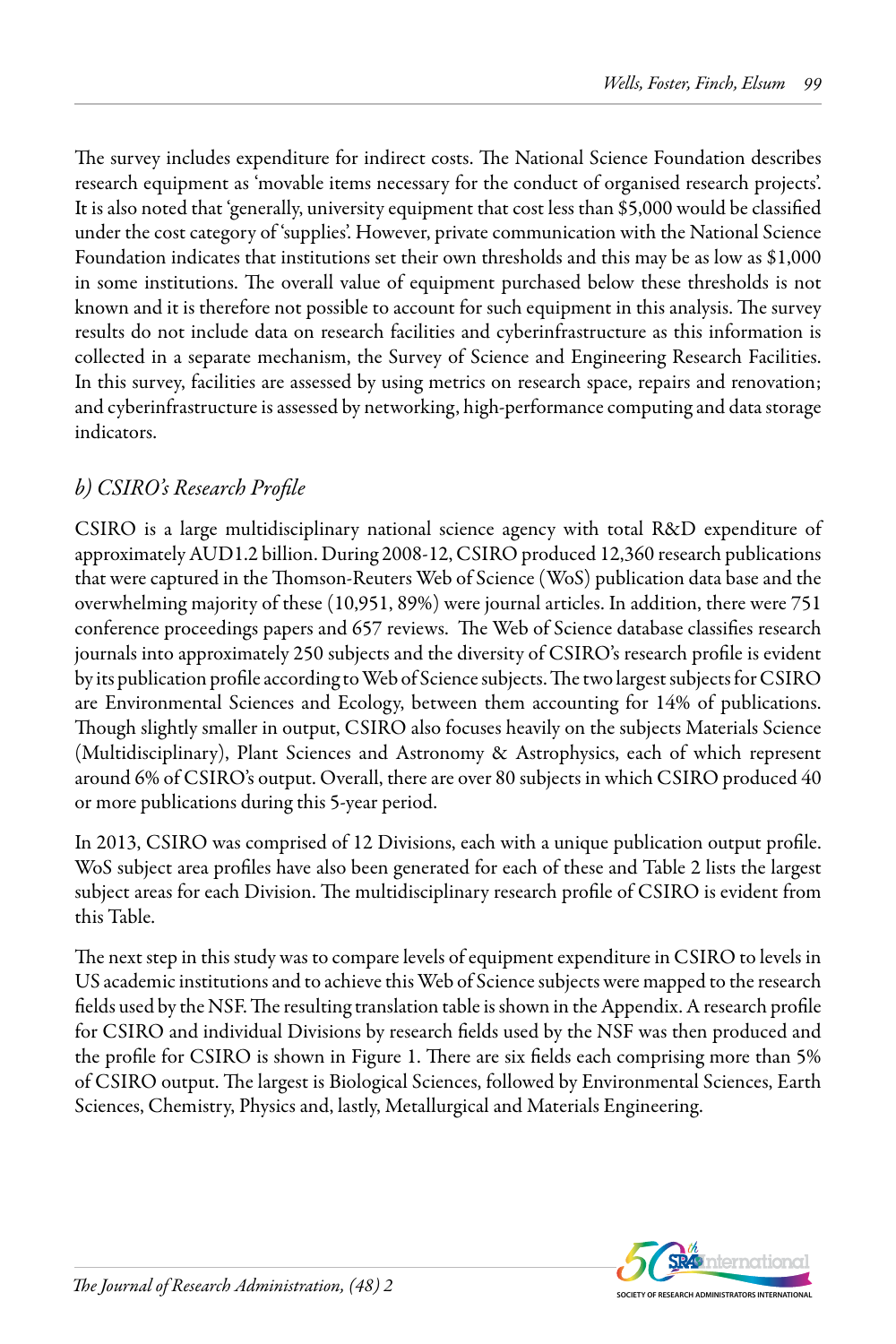### *Table 2.* CSIRO Divisions and the Main Web of Science Subjects for their Research Publications produced between 2008-12.

| <b>CSIRO Division</b>                          | Main Web of Sciences Research Publications Classifications                 |
|------------------------------------------------|----------------------------------------------------------------------------|
| CSIRO Animal, Food and Health Sciences         | Food Science & Technology                                                  |
|                                                | Veterinary Sciences                                                        |
|                                                | Biotechnology & Applied Microbiology<br>Nutrition & Dietetics              |
|                                                | Agriculture, Dairy & Animal Science                                        |
|                                                | Genetics & Heredity                                                        |
|                                                | Virology                                                                   |
|                                                | Microbiology                                                               |
| CSIRO Astronomy and Space Science              | Astronomy & Astrophysics                                                   |
| CSIRO Earth Science and Resource Engineering   | Geosciences, Multidisciplinary                                             |
|                                                | Geochemistry & Geophysics<br>Energy & Fuels                                |
|                                                | Engineering, Chemical                                                      |
|                                                | Materials Science, Multidisciplinary                                       |
| <b>CSIRO Ecosystems Science</b>                | Ecology                                                                    |
|                                                | <b>Environmental Sciences</b>                                              |
|                                                | Entomology                                                                 |
|                                                | Zoology<br>Forestry                                                        |
|                                                | <b>Biodiversity Conservation</b>                                           |
|                                                | Agriculture, Multidisciplinary                                             |
|                                                | <b>Plant Sciences</b>                                                      |
|                                                | <b>Environmental Studies</b>                                               |
| <b>CSIRO Energy Technology</b>                 | Energy & Fuels                                                             |
|                                                | Chemistry, Physical                                                        |
|                                                | Engineering, Chemical<br>Electrochemistry                                  |
|                                                | Materials Science, Multidisciplinary                                       |
| CSIRO Information and Communication Technology | Engineering, Electrical & Electronic                                       |
|                                                | Telecommunications                                                         |
|                                                | Computer Science, Information Systems                                      |
|                                                | Computer Science, Theory & Methods                                         |
| CSIRO Land and Water                           | Computer Science, Artificial Intelligence<br><b>Environmental Sciences</b> |
|                                                | <b>Water Resources</b>                                                     |
|                                                | Geosciences, Multidisciplinary                                             |
|                                                | Soil Science                                                               |
|                                                | Engineering, Environmental                                                 |
|                                                | Engineering, Civil                                                         |
| CSIRO Marine and Atmospheric Research          | Agronomy<br>Oceanography                                                   |
|                                                | Marine & Freshwater Biology                                                |
|                                                | Meteorology & Atmospheric Sciences                                         |
|                                                | Fisheries                                                                  |
|                                                | <b>Environmental Sciences</b>                                              |
|                                                | Ecology                                                                    |
| CSIRO Materials Science and Engineering        | Geosciences, Multidisciplinary<br>Materials Science, Multidisciplinary     |
|                                                | Physics, Applied                                                           |
|                                                | Chemistry, Physical                                                        |
|                                                | Chemistry, Multidisciplinary                                               |
|                                                | Polymer Science                                                            |
|                                                | Nanoscience & Nanotechnology                                               |
|                                                | Physics, Condensed Matter<br>Biochemistry & Molecular Biology              |
| CSIRO Mathematical and Information Sciences    | Statistics & Probability                                                   |
|                                                | Engineering, Chemical                                                      |
|                                                | Mathematics, Interdisciplinary Applications                                |
| <b>CSIRO Plant Industry</b>                    | <b>Plant Sciences</b>                                                      |
|                                                | Agronomy                                                                   |
|                                                | Genetics & Heredity<br>Agriculture, Multidisciplinary                      |
|                                                | Horticulture                                                               |
|                                                | Biochemistry & Molecular Biology                                           |
|                                                | Biotechnology & Applied Microbiology                                       |
| CSIRO Process Science and Engineering          | Metallurgy & Metallurgical Engineering                                     |
|                                                | Materials Science, Multidisciplinary                                       |
|                                                | Engineering, Chemical<br>Mineralogy                                        |
|                                                | Mining & Mineral Processing                                                |
|                                                |                                                                            |

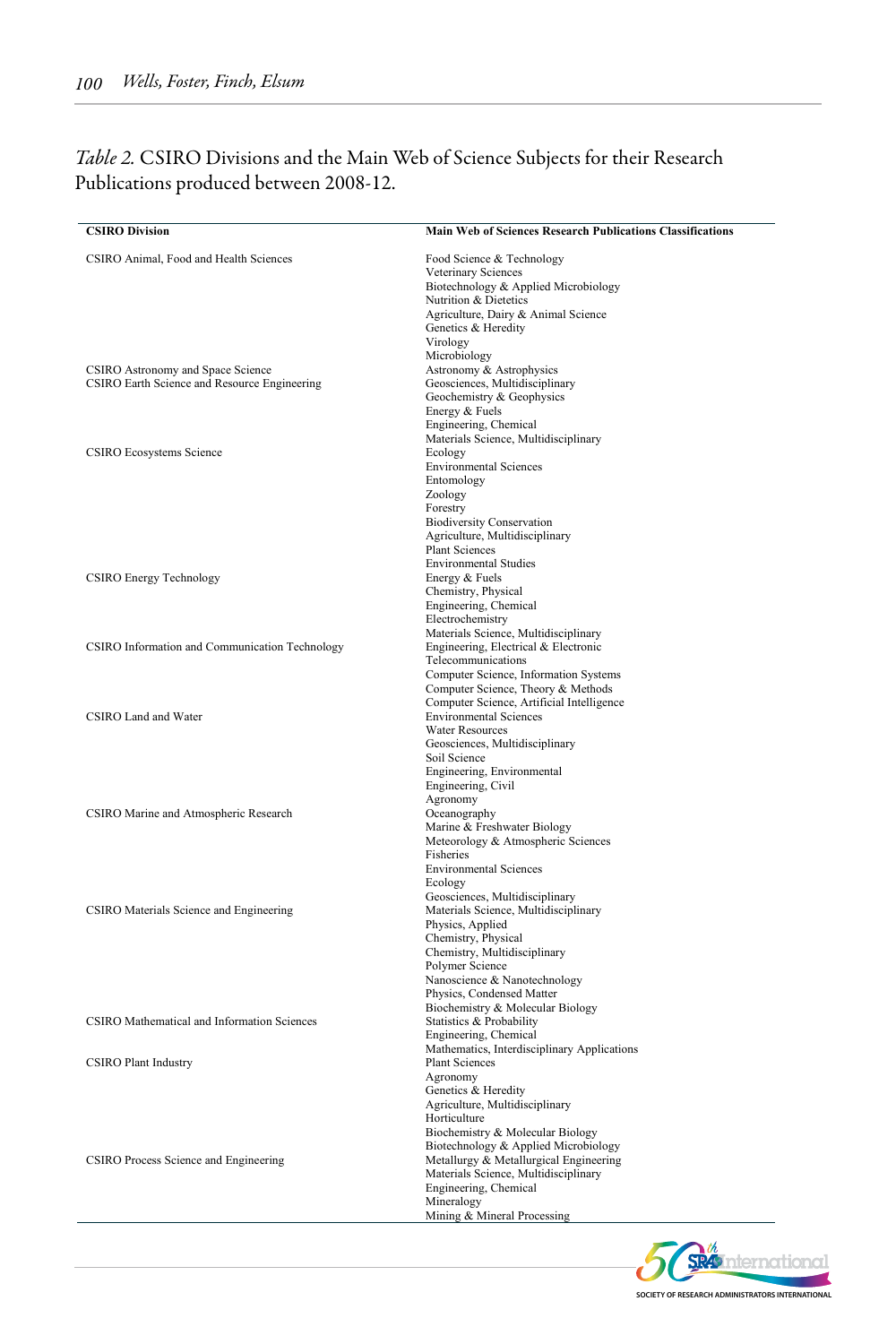

*Figure 1. CSIRO Publication Output by National Science Foundation Science and Engineering Fields, 2008-12.*

# *c) CSIRO's R&D Equipment Expenditure and Comparison to US Academic Institutions*

The following steps were taken to calculate benchmark values for CSIRO and its Divisions and are summarised in Figure 2. The research profile for each entity based on research publications was determined as described in section 3 above. The benchmark equipment expenditure percentages for each contributing research field (see Table 1) was then multiplied by the percentage of publications in the research field and expressed as a percentage. These values were then totalled to provide an overall benchmark value for CSIRO and each Divisions and this was then compared to the actual expenditure as a percentage of total R&D expenditure calculated (Table 3). CSIRO's average actual expenditure for a four-year period was also calculated from internal finance records.

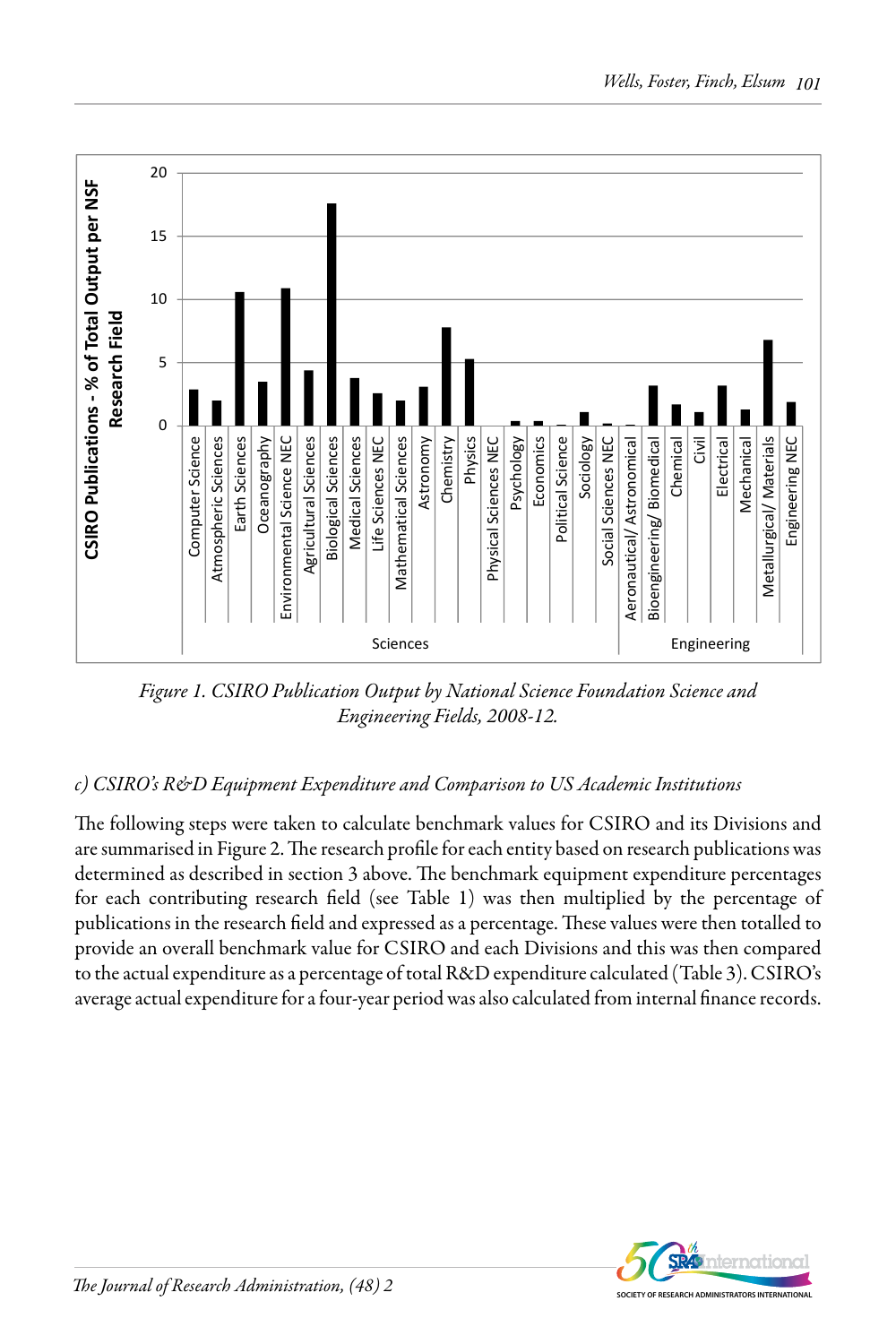

*Figure 2. Flow Diagram of Benchmark and Actual Equipment Expenditures. NSF = National Science Foundation*

CSIRO defines its assets as items over AUD3,000 (approximately USD2,250) with an enduring value in use. They are categorised into several classes including Land, Buildings, Vehicles, Office, Scientific and IT. Only items in the Scientific category were included in this study. The AUD3,000 threshold value is relatively high in the Australian public sector, however, it has been nominally constant for at least the last 15 years and therefore has decreased in real terms. These values do not include major research facilities such as the Australian Square Kilometre Array Pathfinder, although some smaller items associated with this may be included in R&D equipment expenditure. CSIRO also includes overheads as part of its overall R&D expenditure, as does the NSF.

In 2012-13 financial year, CSIRO's total R&D expenditure was AUD1.16 billion. At the wholeof-organisation level, actual R&D equipment expenditure was one-third lower than the calculated benchmark value. Whilst this was recognised as a serious issue, overall budget constraints did not allow the organisation to meet the benchmark expenditure level. One Division is above the

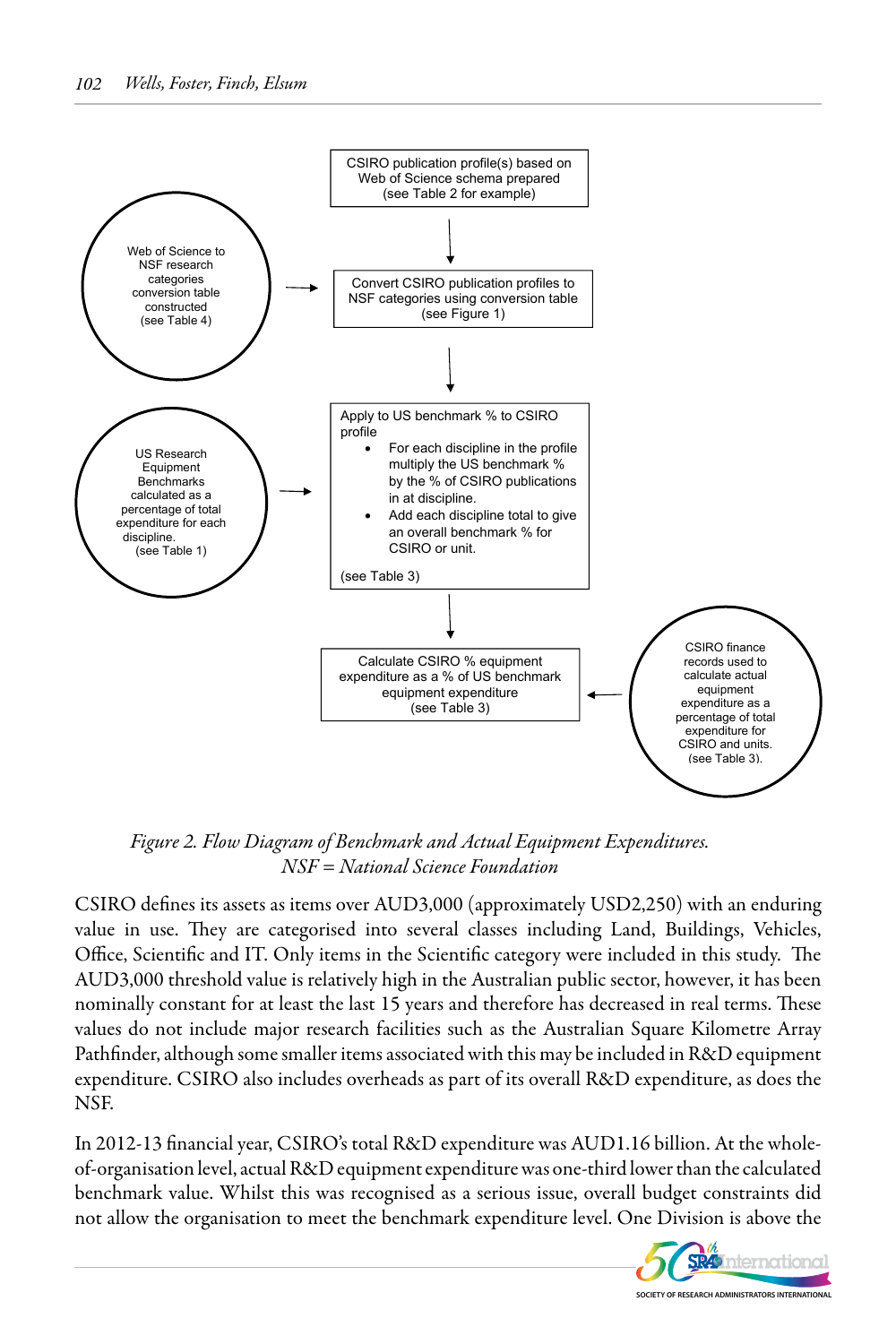benchmark value and another is close to the value. Of the remaining Divisions, all were 85% or lower, with 3 Divisions being less than half of its benchmark level.

*Table 3.* CSIRO and its Divisions - Total R&D Expenditure, Equipment Benchmark Percentage and Actual Equipment Expenditure Percentage.

|                                        | FY 2012-13                                            |                                                     | 4-year average (2010 to 2013, inclusive)      |                                                                                 |
|----------------------------------------|-------------------------------------------------------|-----------------------------------------------------|-----------------------------------------------|---------------------------------------------------------------------------------|
| <b>CSIRO Unit</b>                      | <b>Total R&amp;D</b><br>Expenditure<br>(AUD millions) | Equipment<br><b>Benchmark</b><br>(% of expenditure) | <b>Equipment Actual</b><br>(% of expenditure) | <b>CSIRO</b><br><b>Expenditure as a</b><br>% of Benchmark<br><b>Expenditure</b> |
| Whole of organisation                  | 1162.5                                                | 4.8                                                 | 3.4                                           | 67                                                                              |
| Animal, Food and Health Sciences       | 154                                                   | 3.6                                                 | 2.6                                           | 72                                                                              |
| Astronomy and Space Science            | 41                                                    | 5.3                                                 | 4.5                                           | 85                                                                              |
| Earth Science and Resource Engineering | 94                                                    | 5.6                                                 | 3.2                                           | 57                                                                              |
| Ecosystems Science                     | 115                                                   | 3.3                                                 | 1.5                                           | 46                                                                              |
| <b>Energy Technology</b>               | 48.5                                                  |                                                     | 8.3                                           | 119                                                                             |
| Information and Communication          | 71                                                    | 5.3                                                 | 1.5                                           | 28                                                                              |
| Technology                             |                                                       |                                                     |                                               |                                                                                 |
| Land and Water                         | 94                                                    | 38                                                  | 22                                            | 58                                                                              |
| Marine and Atmospheric Research        | 127                                                   | 4.4                                                 | 28                                            | 64                                                                              |
| Materials Science and Engineering      | 173                                                   | 7.3                                                 | 4.9                                           | 67                                                                              |
| Mathematical and Information Sciences  | 47                                                    | 4.3                                                 | 0.8                                           | 19                                                                              |
| Plant Industry                         | 125                                                   | 3.5                                                 | 3.3                                           | 94                                                                              |
| Process Science and Engineering        | 73                                                    | 6.8                                                 | 3.8                                           | 56                                                                              |

## *d) Equipment Expenditure Trends in US Academic Institutions*

The benchmark data source for this study is from the NSF which collects data from US academic institutions. It was chosen because it is readily available and covers many institutions over a long time period. Data is also classified on a research field basis and no other data set as complete as this has been identified. This is the main reason why this dataset was chosen for this study. The US data set is comprehensive, covers a wide range of academic institutions and it is generally considered that US R&D is of good quality globally. In addition, the survey is updated every second year and this allows for ongoing evaluation.

The proportion of total R&D equipment expenditure in US academic institutions has declined from 4.1% in 2005 to 3.2% in 2012, whereas actual total expenditure has increased (Figure 3). The Science and Technology Indicators (2014) indicate that FY 2012 equipment expenditure 'fell to the lowest levels measured in constant dollars since FY 2001'. There is no information available to indicate whether or not these levels of equipment expenditure are adequate but it is likely that they are not in some US institutions, especially given the drastic downturn in the US economy following the Global Financial Crisis. Witonsky (2011) noted in a report covering all types of US laboratories, including academic, hospital and biotechnology laboratories, that the economic downturn had greater impact on equipment budgets than any other laboratory expenditure category. In addition, there may have been other external factors contributing to this decline.

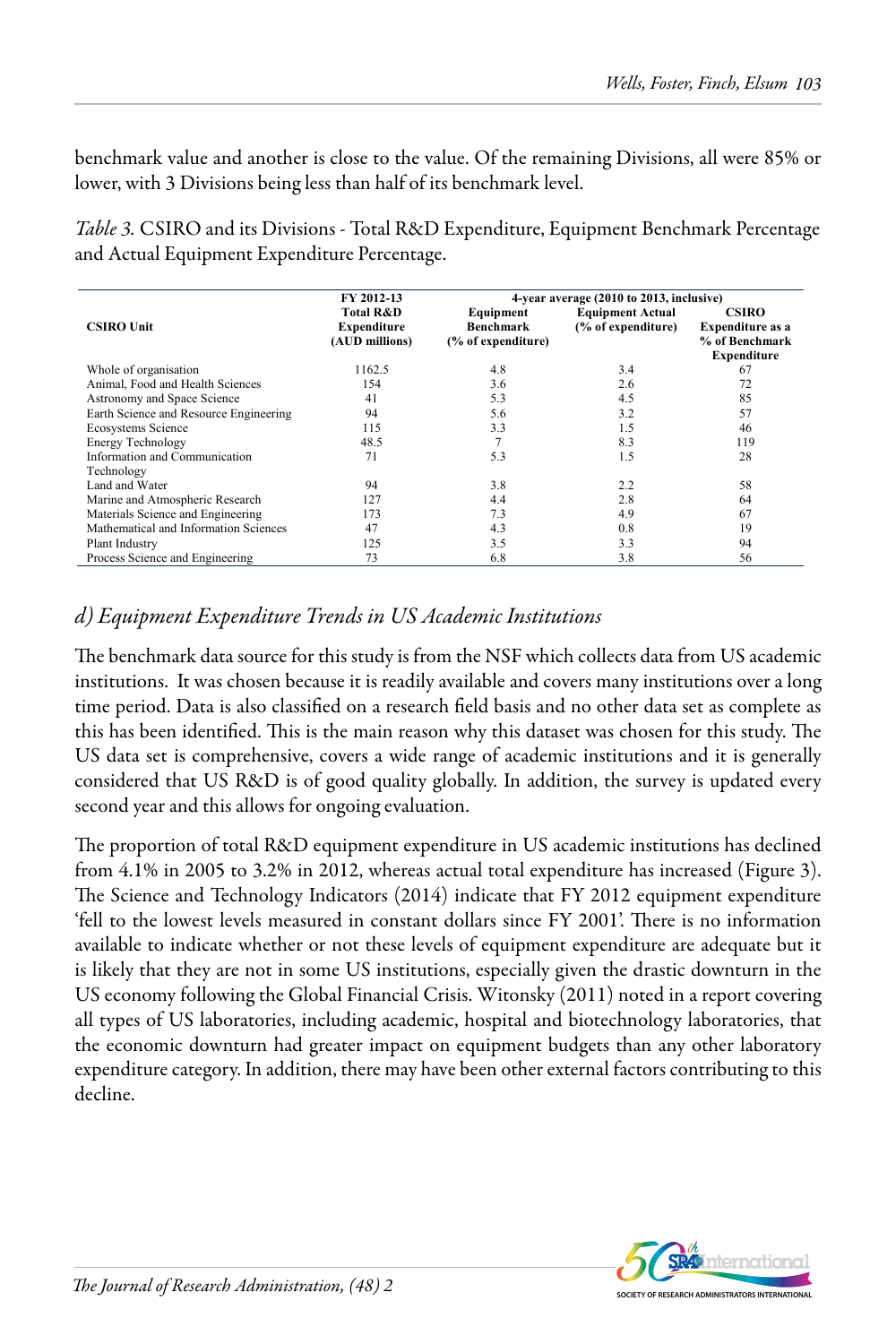

*Figure 3. Trends in R&D Equipment and Total Expenditures in US Academic Institutions, 2005- 12. DATA SOURCE: Science and Technology Indicators, National Science Board, 2014.*

### Reflect and Recommend Solutions

This paper explores a new approach to inform the allocation of R&D equipment expenditures and outlines the implications of the findings to our organisation, CSIRO. The method could also be applied to other large multidisciplinary organisations because it considers the variation in equipment needs across a range of disciplines.

There were several implications of this study to CSIRO. The study confirmed the anecdotal evidence that the organisation was spending less on its R&D equipment than the benchmark figure suggested to be optimal and provided an approximate quantification on the extent of this gap. It was not, however, possible to allocate additional funds to make up this short fall. The study also highlighted to the organisation the differences in capital intensity of different research fields and how this applied to the organisation. The process provided a clear and easily understood basis for allocations for R&D equipment. Consequently, the initial notional allocations, resulting from simply applying the 'algorithm' to each Division, were perceived as a fair and equitable starting point for making final allocations. Discussion among the decision-makers was then restricted to whether there were any exceptional circumstances that would warrant changing the allocations at the Group level. Generally there were not; the allocations at the Group level were accepted and then small adjustments were made within each Group to take account of the circumstances of each Division in that particular year, for example, the need to purchase an unusually expensive piece of equipment. More recently, the method has assisted managers to understand the equipment needs across the organisation following a significant restructure and continues to guide discussions on allocations.

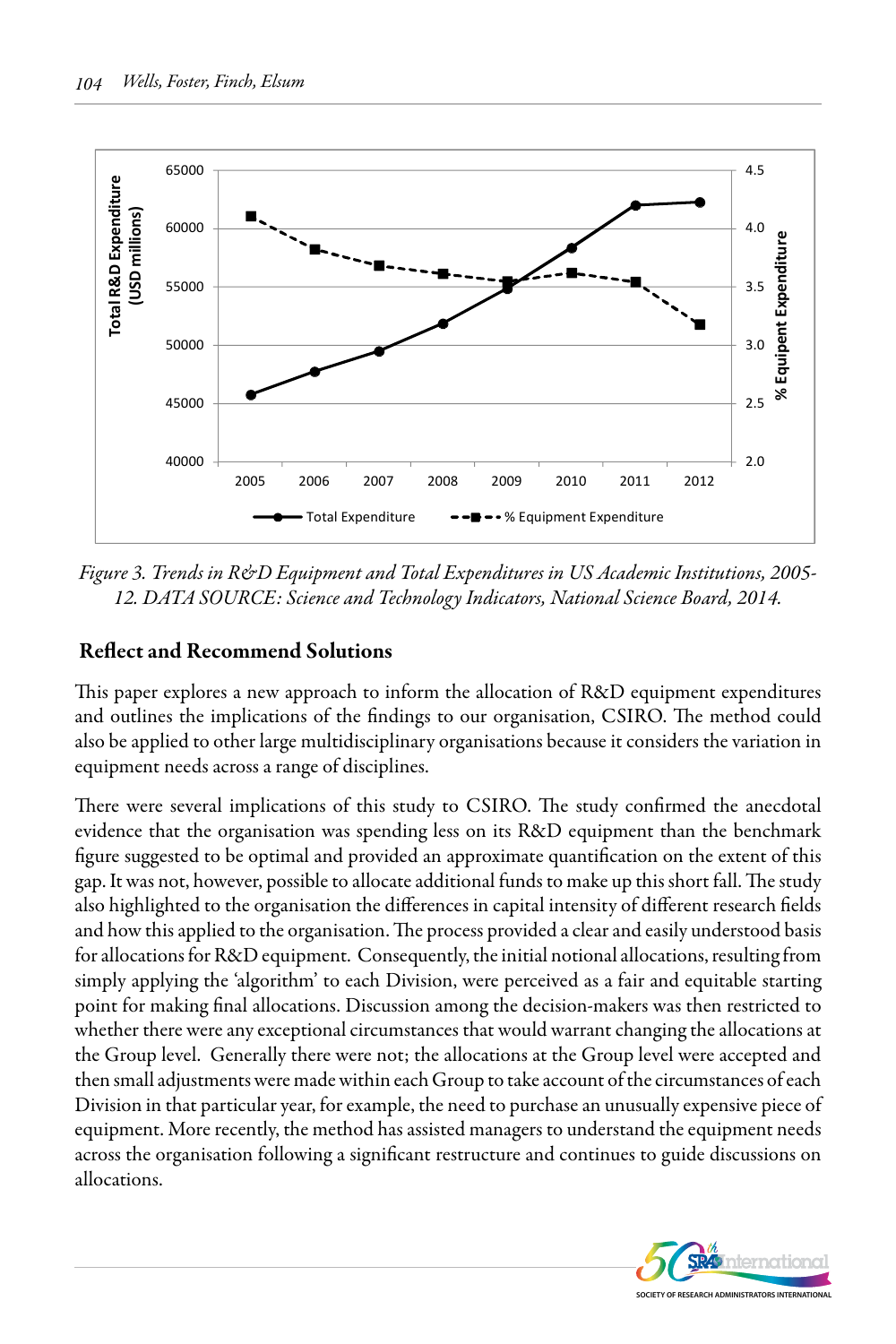The study used an organisational research profile based on the Web of Science publication classification but it could readily be replaced with other publication classification schemes or other parameters, such as financial or human resources data, provided it was allocated on a field of research basis. Not only was the approach applicable to an entire organisation, but it was possible to examine smaller parts of the organisation in more detail.

Whilst benchmarking CSIRO would ideally involve gathering data from peer national research agencies, this was not attempted. The benchmark data source for this study is from the NSF which collects data from US academic institutions. It was chosen because it is readily available and covers many institutions over a long time period. Data is also classified on a research field basis and no other data set as complete as this has been identified. This is the main reason why this dataset was chosen for this study. The US data set is comprehensive, covers a wide range of academic institutions and it is generally considered that US R&D is of good quality globally. In addition, the survey is updated every second year and this allows for ongoing evaluation. The Main Science and Technology Indicators (2014) from the OECD provides data on two capital expenditure categories – 'land and buildings' and 'instruments and equipment' – by research sector for its member countries. This was also examined but not used because information on expenditure per research field is only provided for the combined capital expenditure categories and, therefore, is not at the required level of detail for the purposes of this study. Ideally it would be more optimal for CSIRO to benchmark against other government R&D organisations but this information is not available. In addition, CSIRO does have a reasonably high level of publication output and it is generally considered within the organisation that the publication research profile is a sound representation of its overall research profile.

It is important to note the approach described in this study should be used to provide guidance rather than absolute answers because of some limitations as outlined below.

- 1. The method uses a research publication output to define the research profile of the organisation. This would not be applicable to an organisation whose publication profile does not reasonably reflect its research areas. If this is the case, financial or human resources data would be a better choice. This could include private R&D companies or applied R&D organisations that do not publish to the same extent as academic organisations.
- 2. It is likely that the levels of R&D equipment in US academic institutions are probably not optimal, especially in recent years, due economic conditions. This should be kept in mind if an organisation is using this approach to determine optimal R&D equipment expenditure levels.
- 3. The definition of 'R&D equipment' varies between organisations as well as within different parts of an organisation and it is not possible to readily account for this variation. At the lower end of the monetary scale, the threshold cost values of equipment and supplies varies between organisations. CSIRO classed equipment in this study as equipment assets valued at AUD3,000 (approximately USD2,250) and above. This was slight different to the US equipment data as this was collected from multiple institutions and the threshold varied from USD1,000 to 5,000. Both sources did not include major

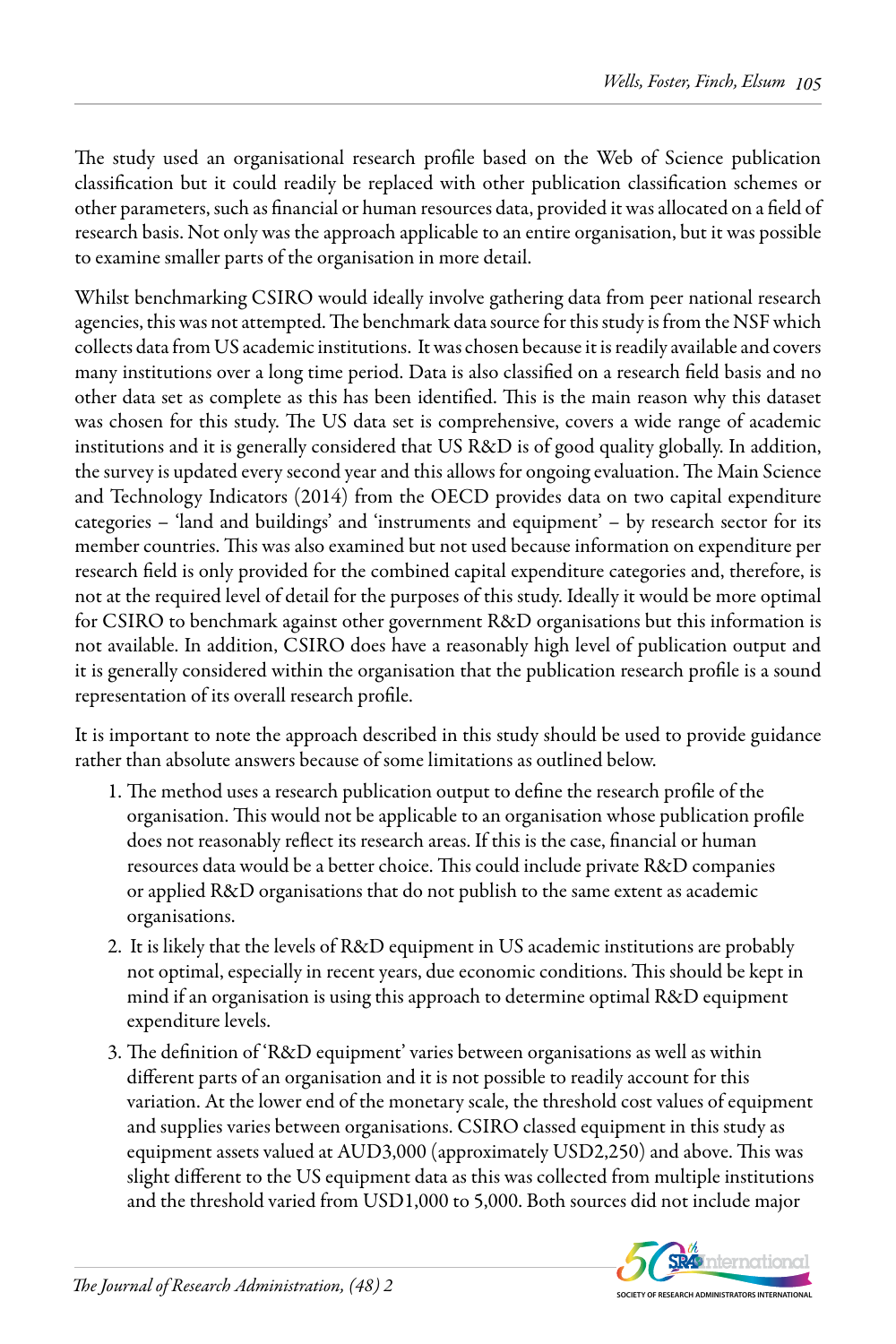research infrastructure. Geoghiou (2001) also highlights that there are 'methodological, conceptual and practical challenges involved in any attempt to systematically benchmark research equipment.'

4. The National Science Foundation data provides a level of R&D equipment expenditure for academic institutions. It is likely that this level would also apply to organisations for which producing new knowledge is important. This level, however, may not be appropriate for other types of institutions such as industrial ones.

A survey of UK universities (Georghiou and Halfpenny, 1996) showed in 1994/95 they spent 13% of their research income on research equipment. This is higher than levels reported in US academic institutions and there are likely to be differences in survey methodologies, as well as different funding and reporting approaches. The higher UK level does not appear to be due to adequate or more equipment being available in UK universities because 79% of UK university departments indicated that they were unable to perform critical experiments due to inadequate equipment. It was also found that 38% of researchers surveyed indicated that their equipment was older than their international peers and it had a higher cost for repairs and maintenance. In addition, it was found that the research equipment required to remain competitive is becoming more expensive. Values of these increased costs were provided as follows:

- 1. Replacement of equipment with equivalent functionality averaged 1.37 times the original cost of current equipment.
- 2. The cost of new equipment with a level of functionality similar to the current state of the field as the original item was when it was purchased averaged 1.56 times the original cost.
- 3. Replacement with state-of-the-art equipment averaged 2.67 times the original cost.

Whilst this report was produced some time ago and it is likely that the actual increases reported may have changed; it highlights that for an organisation to maintain its relative competiveness it needs allow additional funds to replace out-of-date equipment.

Our study does not consider the age and condition current R&D equipment and an understanding of this in CSIRO would require further investigation. If, however, an organisation is not sufficiently spending on its R&D equipment, it is very likely that it is not replacing equipment as it ages. It is therefore likely to have a significant amount of out of date equipment, as well as equipment requiring repair, in its laboratories.

R&D equipment undoubtedly has a key role in producing research outputs. Whether or not the equipment is being used optimally in terms of output is difficult to assess between types of institutions and different research fields. A broad assumption would be that academic institutions aim to produce more publications in research journals whereas industrial institutions would produce more intellectual property. There are also differences in publication and intellectual property output levels between research fields. CSIRO researchers in the environmental and space sciences produce relatively high levels of publications and low levels of patents, whereas its researchers in engineering fields tended to have higher patenting rates and biotechnologyrelated CSIRO researchers produced reasonable amounts of both publications and patents. To determine benchmark levels of output relative to equipment expenditure would therefore need to

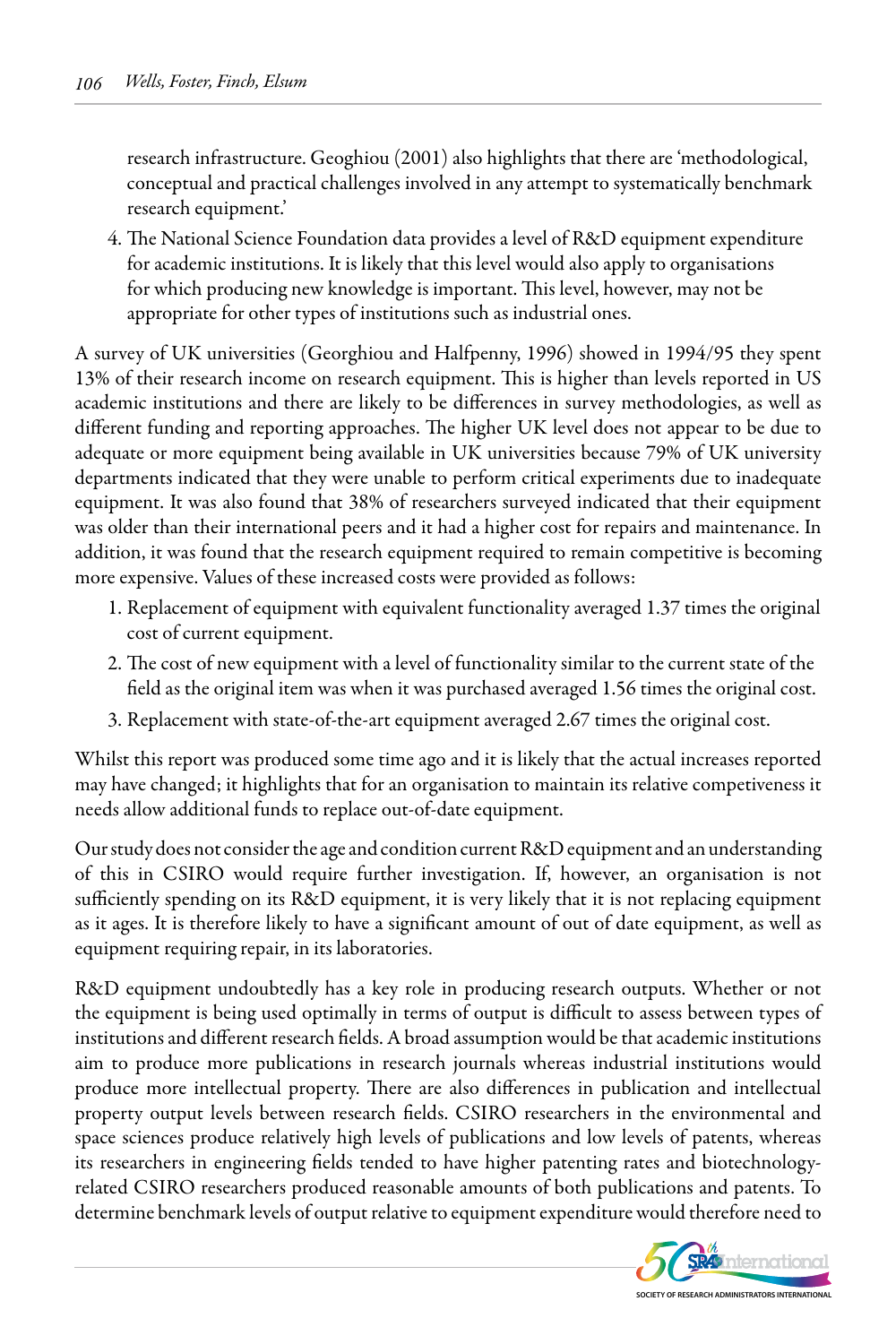take into account the research field and whether or not the institute has an industry or academic focus. Georghiou, Halfpenny, and Flanagan (2001) also highlights that different areas of science will have different levels of infrastructure, including equipment, and labour for optimal outputs.

## **Conclusions**

This study describes an alternative approach to inform the more optimal allocation of R&D equipment resources because it considers the variation in equipment needs across different disciplines. The approach would be useful to large diverse organisations, such as CSIRO, that span many disciplines and application areas. Levels of equipment expenditure in other organisations are also examined because it provides a competitive benchmark for comparison.

The study provided CSIRO an assessment of the level of equipment expenditure at the organisational level compared to other institutions. It also identified units within CSIRO with the lowest levels of equipment expenditure. This information is useful in both strategic and operational contexts.

This work could be further expanded by investigating the age and condition of current equipment and quantifying this at the organisational level, as well as further understanding optimal levels of equipment in relation to research outputs, such as intellectual property and publications. It would also be more relevant to benchmark CSIRO against national research agency peers rather than academic institutions. The study also noted how little information on R&D equipment management and expenditure is available in the literature and it is hope that this work will stimulate further discussion on the topic.

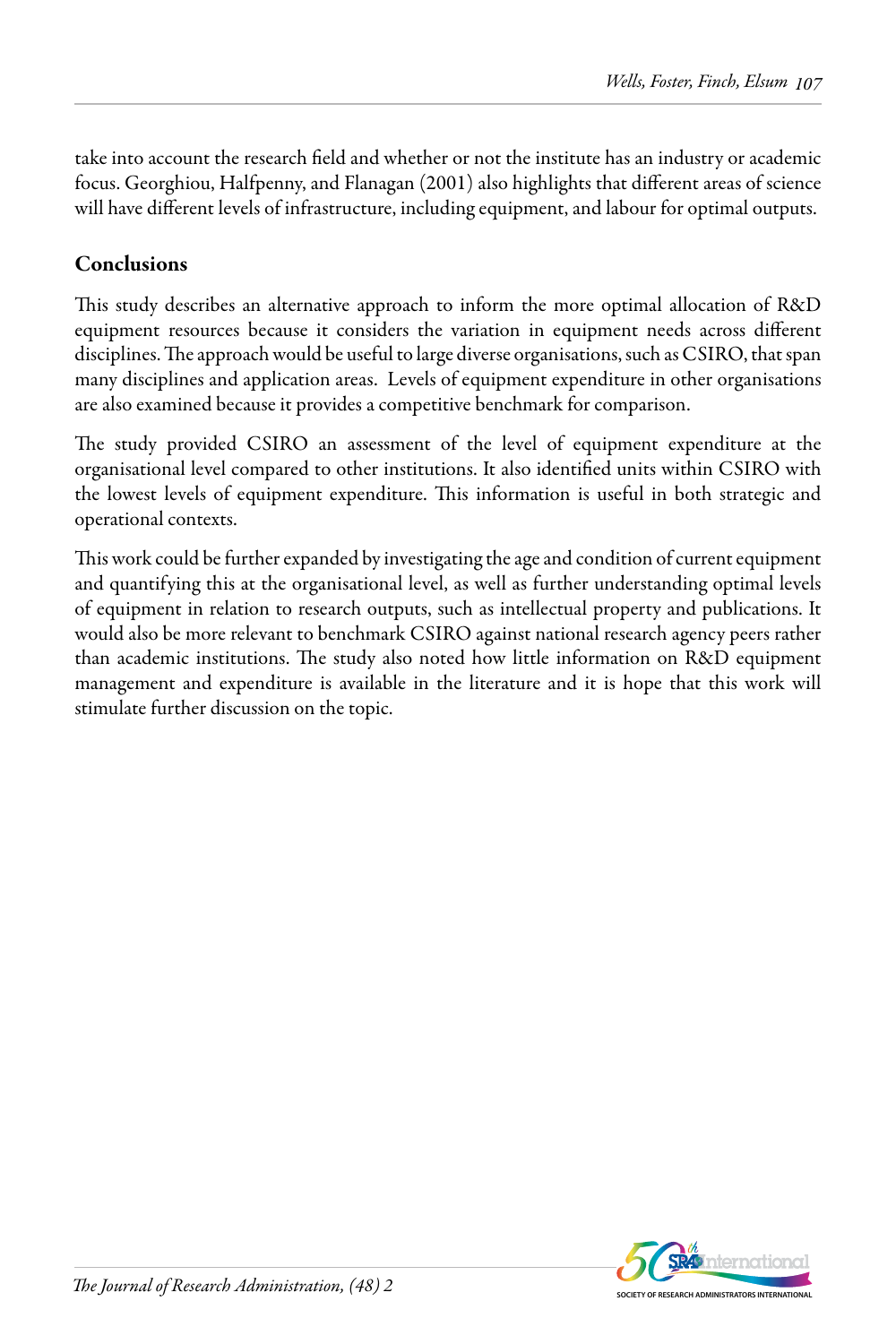#### Xanthe E. Wells

Executive Manager CSIRO 5 Julius Ave., North Ryde, NSW, 2113, Australia +61 2 9490 8194 xanthe.wells@csiro.au

Nigel Foster Project Manager CSIRO 5 Julius Ave., North Ryde, NSW, 2113, Australia +61 2 9490 8366 nigel.foster@csiro.au

#### Adam Finch

Analyst CSIRO Private Mail Bag 2, Glen Osmond, SA, 5064, Australia +61 8 8273 8105 adam.finch@csiro.au

#### Ian Elsum

Formerly at CSIRO Currently Visiting Fellow Research School of Management The Australian National University Canberra, ACT, 0200, Australia ian.elsum@anu.edu.au

Correspondence concerning this article should be addressed to Xanthe Wells, Executive Manager, CSIRO, 5 Julius Ave., North Ryde, NSW, 2113, Australia, xanthe.wells@csiro.au

#### References

- Bower, J. L. (1986). Managing the resource allocation process: A study of corporate planning and investment (rev. ed.). Boston, MA: Harvard Business School Press.
- Collins, P. M. D., Couper, C. J., & Record, G. C. (1990) The structure of research expenditure. London: Science and Engineering Policy Studies Unit, The Royal Society.
- Georghiou, L. G., & Halfpenny, P. (1996) Equipping researchers for the future. Nature, 383, 663-664. doi:10.1038/383663a0

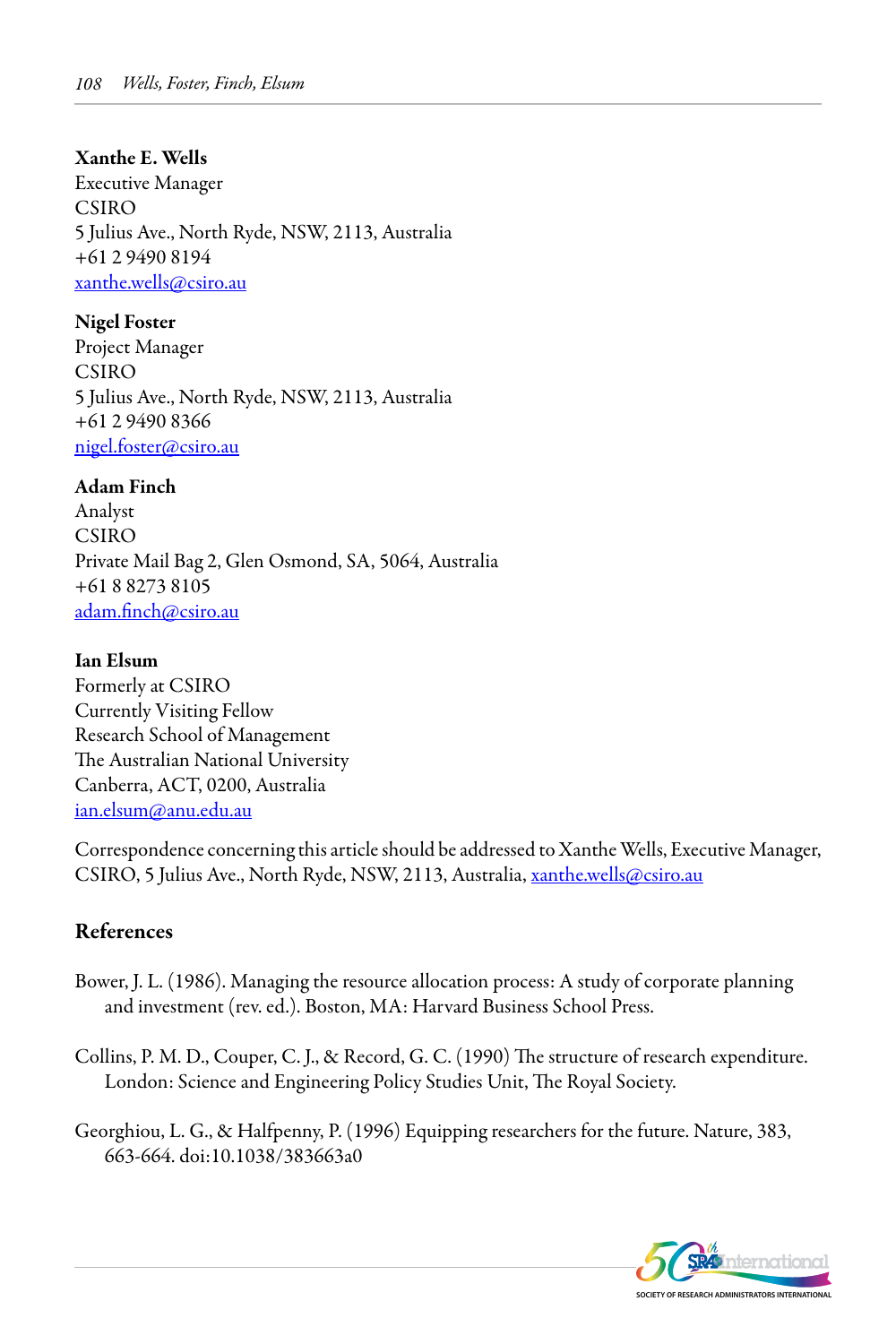- Georghiou, L. G., Halfpenny, P., & Flanagan, K. (2001). Benchmarking the provision of scientific equipment. Science and Policy, 28(4), 303-311. doi:10.3152/147154301781781435
- Organisation for Economic Co-operation and Development. (2014, July 14). Main Science and Technology Indicators, 2014(1). doi:http://dx.doi.org/10.1787/msti-v2014-1-en
- National Research Council. (2012). Best practices in assessment of research and development organizations. Washington, D.C.: National Academies Press. doi: https://doi. org/10.17226/13529
- National Science Board. (2012). Science and engineering indicators 2012. Arlington VA: National Science Foundation (NSB 12-01). Retrieved from https://www.nsf.gov/statistics/ seind12/ pdf/seind12.pdf
- National Science Board. (2014). Science and engineering indicators 2014. Arlington VA: National Science Foundation (NSB 14-01). Retrieved from https://www.nsf.gov/statistics/ seind14/ content/etc/nsb1401.pdf
- Scholefield, J. H. (1994). The allocation of R&D resource. R&D Management, 24(1), 91-97. doi:10.1111/j.1467-9310.1994.tb00850.x
- Witonsky, J. (2011, November 4). Laboratory spending trends. Lab Manager. Retrieved from http://www.labmanager.com/surveys/2011/11/laboratory-spending-trends#. WOSDwGct6cI